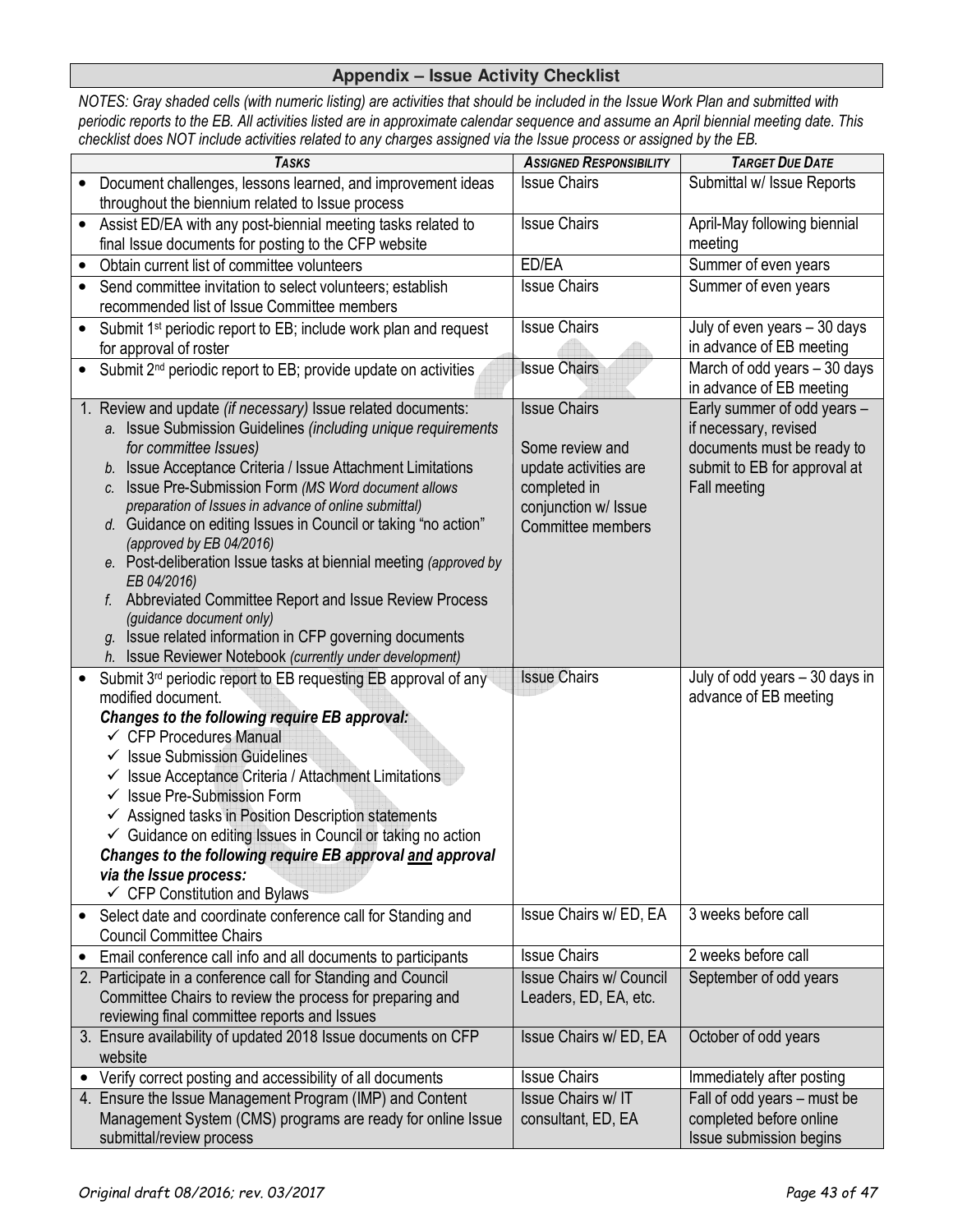|           | <b>TASKS</b>                                                                | <b>ASSIGNED RESPONSIBILITY</b> | <b>TARGET DUE DATE</b>               |
|-----------|-----------------------------------------------------------------------------|--------------------------------|--------------------------------------|
|           | Required IMP updates include:                                               | <b>Issue Chairs w/IT</b>       | Prior to online Issue                |
|           | $\checkmark$ Updating online instructions for each section related to Issue | consultant                     | submission                           |
|           | submission                                                                  |                                |                                      |
|           | ✓ Updating auto-generated response email messages                           |                                |                                      |
| $\bullet$ | Required CMS updates include:                                               | Issue Chairs w/ IT             | Prior to any CMS auto-               |
|           | $\checkmark$ Verifying process and instructions for all CMS "steps"         | consultant                     | generated email                      |
|           | Step 1: Issue Submission and Review                                         |                                |                                      |
|           | Step 2: Issue Finalization                                                  |                                |                                      |
|           | Step 3: Create Working Issue Packets                                        |                                |                                      |
|           | Step 4: Issue Committee Council Assignment                                  |                                |                                      |
|           | Step 5: Council Chair / Issue Chair Council Assignment                      |                                |                                      |
|           | Step 6: Final Issue Assignment                                              |                                |                                      |
|           | Step 7: Order Issues within Councils                                        |                                |                                      |
|           | Step 8: Create Master Issue Packet                                          |                                |                                      |
|           | Step 9: Create Scribe Issue Packet<br>Step 10: Finalize Conference Packets  |                                |                                      |
|           | $\checkmark$ Updating listing of Council Leaders and Issue Committee        |                                |                                      |
|           | members for access to CMS                                                   |                                |                                      |
|           |                                                                             | <b>Issue Chairs w/ Council</b> | Reminders sent in October;           |
|           | Work with Conference Leaders to ensure reminders are sent                   |                                |                                      |
|           | about submitting draft final committee reports for preliminary              | Leaders, ED, EA, etc.          | reports due to Council               |
|           | review by Council Leaders (or ED for standing committees)                   |                                | Leaders (or ED) in November          |
|           | Submit draft final Issue Report to ED for preliminary review                | <b>Issue Chairs w/ Issue</b>   | Established deadline for draft       |
|           | NOTE: report required ONLY if the Issue Committee is submitted an           | Committee input                | committee reports                    |
|           | Issue for Council deliberation                                              |                                |                                      |
|           | Monitor receipt of revised committee reports and Issues                     | <b>Issue Chairs</b>            | Week leading up to                   |
|           |                                                                             |                                | established deadline                 |
|           | Notify Council and Conference Leaders if deadlines are missed               | <b>Issue Chairs</b>            | Day after deadline date              |
|           | 5. Conduct preliminary review of draft final committee reports and          | <b>Issue Chairs</b>            | December of odd years                |
|           | prospective committee Issues (preliminary drafts reviewed by                |                                |                                      |
|           | Council Leaders; revised documents are submitted to Issue Chairs)           |                                |                                      |
|           | Email all recommended edits and comments to appropriate                     | <b>Issue Chairs</b>            | December of odd years                |
|           | Council Leaders with a cc to Conference Leaders                             |                                |                                      |
| $\bullet$ | Verify with Conference Leaders a designated person to review                | Issue Chairs w/ED,             | December of odd years                |
|           | ALL "supporting attachments" for possible redaction                         | <b>Conference Leaders</b>      |                                      |
| $\bullet$ | Confirm w/IT consultant dates for Issue launch and "steps" to               | <b>Issue Chairs</b>            | Prior to online Issue                |
|           | ensure availability of IT support throughout Issue submission and           |                                | submission                           |
|           | review                                                                      |                                |                                      |
|           | • Assist EA in establishing a new "conference" in CMS                       | EA                             | Prior to online Issue                |
|           |                                                                             |                                | submission                           |
|           | 6. Open online Issue submission process (CMS Step 1)                        | Issue Chairs w/ IT             | 30 days before Issue closing         |
|           |                                                                             | consultant, ED, EA             | date                                 |
|           | Send reminder email to Issue Committee and Conference                       | <b>Issue Chairs</b>            | Early January of even year           |
|           | Leaders of upcoming Issue Committee activities and dates                    |                                |                                      |
|           | Monitor online submission of committee Issues and required                  | <b>Issue Chairs w/ Council</b> | Final week of online Issue           |
|           | documents; send email status report to Council and Conference               | Leaders, Conference            | submission                           |
|           | Leaders:                                                                    | Leaders, ED                    |                                      |
|           | $\checkmark$ 1 week prior to deadline                                       |                                |                                      |
|           | $\checkmark$ 48 hours prior to deadline                                     |                                |                                      |
|           | $\checkmark$ Morning of deadline                                            |                                |                                      |
|           | Submit any Issue Committee Issues online                                    | <b>Issue Chairs</b>            | Prior to Issue submission            |
|           |                                                                             |                                | deadline                             |
| $\bullet$ |                                                                             |                                |                                      |
|           |                                                                             |                                |                                      |
|           | Establish placeholder Issues                                                | <b>Issue Chairs</b>            | Day before Issue submission          |
|           | 7. Close online Issue submission process (not less than 90 days             | Issue Chairs w/ IT             | deadline<br><b>Mandated deadline</b> |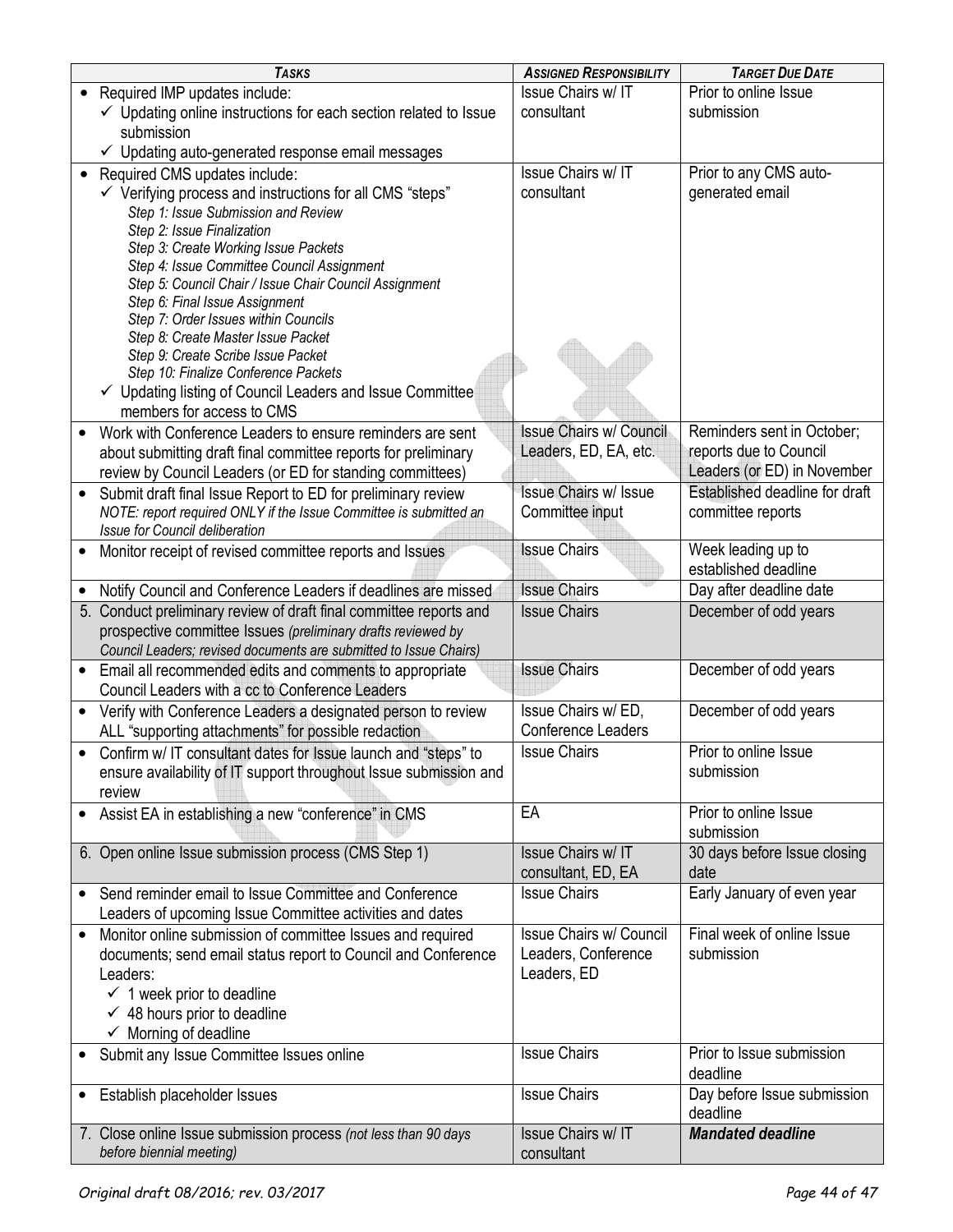| <b>TASKS</b>                                                                                                                                                                                                                        | <b>ASSIGNED RESPONSIBILITY</b>                                       | <b>TARGET DUE DATE</b>                                                                         |
|-------------------------------------------------------------------------------------------------------------------------------------------------------------------------------------------------------------------------------------|----------------------------------------------------------------------|------------------------------------------------------------------------------------------------|
| Notify Council and Conference Leaders of any missing<br>committee Issues or required documents                                                                                                                                      | <b>Issue Chairs w/ Council</b><br>Leaders, Conference<br>Leaders, ED | Day after mandated deadline                                                                    |
| Convert placeholders for any missing committee Issues:<br>$\bullet$<br>Indicate Council Leaders as submitters<br>$\checkmark$ Return Issue to Council Leaders who are now responsible<br>for ensuring Issue submission is completed | <b>Issue Chairs</b>                                                  | Within 48 hours of mandated<br>deadline                                                        |
| Print ALL submitted Issues and attachments; organize<br>$\bullet$<br>committee docs by Issue, committee, and Council; organize<br>independents by submitter and/or topic (as appropriate)                                           | <b>Issue Chairs</b>                                                  | Day after Issue submission<br>closes                                                           |
| 8. Review all submitted Issues, content documents, and supporting<br>attachments (CMS Step 2)                                                                                                                                       | <b>Issue Chairs w/</b><br>designated Issue<br><b>Reviewers</b>       | Finalize by mid-February of<br>even year                                                       |
| Conduct round-robin paper review of all docs; divide and assign.<br>$\bullet$<br>Issues to balance workload                                                                                                                         | <b>Issue Chairs w/</b><br>designated Issue<br><b>Reviewers</b>       | Within first week following<br>Issue close                                                     |
| Enter all suggested edits and comments into IMP and return<br>$\bullet$<br><b>Issues to submitters</b>                                                                                                                              | Issue Chairs w/<br>designated Issue<br><b>Reviewers</b>              | By end of second week<br>following Issue close                                                 |
| Continue to work in IMP with all submitters to address concerns<br>$\bullet$<br>and prepare Issues for finalization                                                                                                                 | <b>Issue Chairs w/</b><br>designated Issue<br><b>Reviewers</b>       | Within 3 weeks of Issue close                                                                  |
| Send periodic email status reports to Council and Conference<br>$\bullet$<br>Leaders regarding committee Issues and required documents                                                                                              | <b>Issue Chairs w/ Council</b><br>Leaders, Conference<br>Leaders, ED | Weekly following initial return<br>of Issues with Issue Reviewer<br>suggested edits / comments |
| Re-confirm availability of webmaster for production of Issue<br>$\bullet$<br>packets following finalization                                                                                                                         | <b>Issue Chairs</b>                                                  | Prior to finalization                                                                          |
| Conduct FINAL review of ALL Issue to ensure consistency<br>$\bullet$                                                                                                                                                                | Issue Chair (single<br>person task)                                  | Prior to finalization                                                                          |
| • Finalize all assigned Issues                                                                                                                                                                                                      | <b>Issue Chairs w/</b><br>designated Issue<br><b>Reviewers</b>       | Within 4 weeks of Issue close                                                                  |
| Create working packets of Issues; review for accuracy (CMS<br>$\bullet$<br>Step 3)                                                                                                                                                  | Issue Chair (single<br>person task)                                  | Prior to sending Issues to<br><b>Issue Committee</b>                                           |
| 9. Recommend assignment of finalized Issues to Councils (CMS<br>Step 4)                                                                                                                                                             | <b>Issue Chairs w/ Issue</b><br>Committee members                    | Late February of even year                                                                     |
| Conduct conference call to ensure division of workload between<br>$\bullet$<br>Councils                                                                                                                                             | <b>Issue Chairs w/ Council</b><br>and Conference<br>Leaders          | Prior to creation of final Issue<br>packets                                                    |
| 10. Work with Council Leaders to designate order of Issue<br>deliberation (CMS Step 5)                                                                                                                                              | <b>Issue Chairs w/ Council</b><br>Leaders                            | Late February of even year                                                                     |
| Finalize Council assignments per Council Leader instruction<br>$\bullet$<br>(CMS Step 6)                                                                                                                                            | Issue Chair (single<br>person task)                                  | Prior to sending Issues to<br>Council Leaders to determine<br>order of deliberation            |
| Work with Council Leaders to place Issues into the order for<br>deliberation (CMS Step 7)                                                                                                                                           | Issue Chair (single<br>person task)                                  | Prior to preparing final Issue<br>Packets                                                      |
| 11. Prepare final Issue Master Packet (CMS Step 8) and Scribe<br>Packet (CMS Step 9) (available 40 days before biennial meeting)                                                                                                    | <b>Issue Chairs w/ IT</b><br>consultant                              | <b>Mandated deadline</b>                                                                       |
| • Verify ALL documents in ALL formats are accessible and<br>correctly linked in both Issue packets                                                                                                                                  | <b>Issue Chairs</b>                                                  | Prior to mandated deadline                                                                     |
| Notify ED/EA that Issue packets are ready to post (CMS Step<br>$\bullet$<br>10)                                                                                                                                                     | <b>Issue Chairs</b>                                                  | Prior to mandated deadline                                                                     |
| Verify posting on CFP website                                                                                                                                                                                                       | <b>Issue Chairs</b>                                                  | Immediately after posting                                                                      |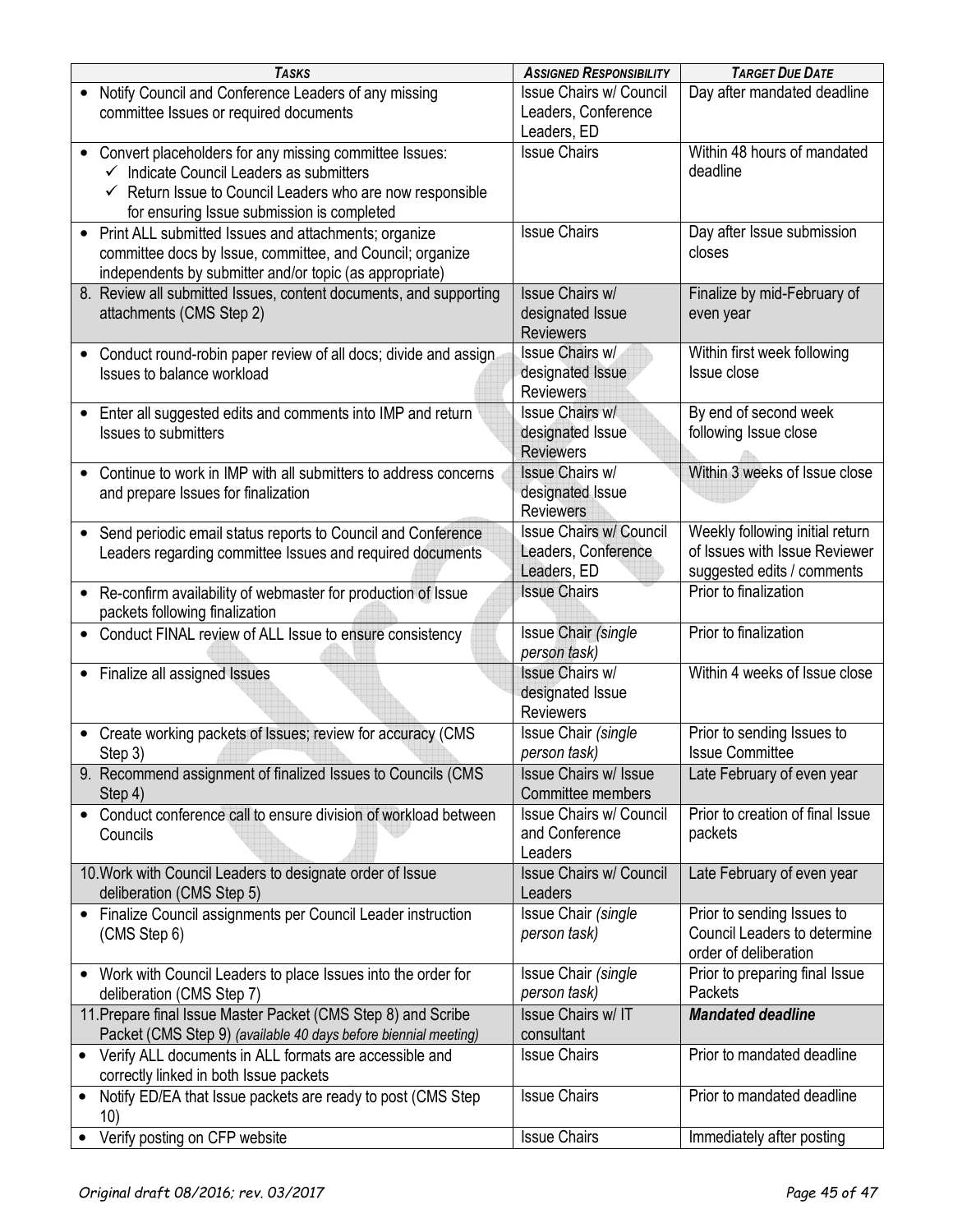| <b>TASKS</b>                                                                                                           | <b>ASSIGNED RESPONSIBILITY</b>            | <b>TARGET DUE DATE</b>         |
|------------------------------------------------------------------------------------------------------------------------|-------------------------------------------|--------------------------------|
| Assist in review of Issue related information for biennial meeting,                                                    | Issue Chairs w/ ED                        | Deadlines determined by ED     |
| including but not limited to:                                                                                          |                                           |                                |
| $\checkmark$ Program booklet                                                                                           |                                           |                                |
| $\checkmark$ Council member orientation                                                                                |                                           |                                |
| $\checkmark$ Committee formation session                                                                               |                                           |                                |
| Prepare Issue Final Report (if not previously prepared for submittal                                                   | <b>Issue Chairs</b>                       | Due 30 days before biennial    |
| as an Issue)                                                                                                           |                                           | meeting                        |
| 12. Provide assistance to review and update Scribe Manual and                                                          | <b>Issue Chairs w/ Scribe</b>             | March of even year             |
| <b>Council Orientation</b>                                                                                             | Supervisor, ED, EA                        |                                |
| Email reminder list to LAC and ED/EA of equipment and supplies                                                         | <b>Issue Chairs</b>                       | 1 month prior to biennial      |
| needed for "Issue Preparation Room"                                                                                    |                                           | meeting                        |
| Coordinate with ED any needed Issue related documents for                                                              | <b>Issue Chairs</b>                       | 1 month prior to biennial      |
| biennial meeting to prevent duplication of work                                                                        |                                           | meeting                        |
| Coordinate with ED on content of Council Orientation related to<br>$\bullet$                                           | Issue Chairs w/ ED                        | 1 month prior to biennial      |
| editing final Issue recommendations                                                                                    |                                           | meeting                        |
| • Assist Scribe Supervisor in review and preparation of:                                                               | <b>Issue Chairs w/ Scribe</b>             | 2 weeks prior to biennial      |
| ← Thumb drives for each Council Scribe                                                                                 | Supervisor, EA                            | meeting                        |
| $\checkmark$ Color coded Issue progress labels                                                                         |                                           |                                |
| • Review the process and prepare documentation for:                                                                    | <b>Issue Chairs w/ED</b>                  | 1 week prior to biennial       |
| $\checkmark$ Late Issue Submission                                                                                     |                                           | meeting                        |
| ✓ Transfer of Issues between Councils                                                                                  |                                           |                                |
| Confirm timeline and required schedule for Council Leaders to<br>$\bullet$                                             | Issue Chairs w/ED,<br>Conference Leaders, | 1 week prior to biennial       |
| meet with Issue Chairs to periodically review and approve final                                                        | <b>Council Leaders</b>                    | meeting                        |
| Issue recommendations during Council deliberations<br>13. Coordinate and manage onsite Issue related activities at the | Issue Chairs w/ ED, EA,                   | At biennial meeting; generally |
| <b>Biennial Meeting</b>                                                                                                | <b>Council Leaders</b>                    | April of even year             |
| • During EB meeting:                                                                                                   | Issue Chairs w/ ED,                       | First EB meeting during        |
| $\checkmark$ Remind Council Leaders of mandatory schedule to                                                           | <b>Conference Leaders</b>                 | biennial meeting               |
| review/approve final council recommendations                                                                           |                                           |                                |
| $\checkmark$ Distribute handouts related to editing Issue in Council                                                   |                                           |                                |
| Organize and set-up Issue prep room; confirm availability of all<br>$\bullet$                                          | <b>Issue Chairs w/ LAC</b>                | Prior to Council deliberation  |
| equipment and supplies                                                                                                 |                                           |                                |
| • Assist with Scribe/Runner Training; emphasize:                                                                       | <b>Issue Chairs w/ Scribe</b>             | At designated time             |
| ∕ What can and cannot be edited                                                                                        | Supervisor, EA                            |                                |
| $\checkmark$ Track changes vs. underline/strikethrough for edits to existing                                           |                                           |                                |
| documents                                                                                                              |                                           |                                |
| $\checkmark$ Required naming convention of saved, edited documents                                                     |                                           |                                |
| $\checkmark$ Saving documents to appropriate folder on thumb drive                                                     |                                           |                                |
| Attend Council Orientation as observer                                                                                 | <b>Issue Chairs</b>                       | At designated time             |
| Staff Issue prep room throughout deliberations; post return time                                                       | Issue Chairs w/                           | All days of Council            |
| if room is not staffed                                                                                                 | designated Issue                          | deliberation                   |
|                                                                                                                        | <b>Reviewers</b>                          |                                |
| Review FINAL Issue recommendations and content documents                                                               | Issue Chairs w/                           | All days of Council            |
| when delivered by Runners:                                                                                             | designated Issue                          | deliberation as Issue final    |
| $\checkmark$ Transfer documents from Scribe thumb drive                                                                | <b>Reviewers</b>                          | Recommended Solutions are      |
| $\checkmark$ Print Issue exactly as provided by Council                                                                |                                           | delivered by runner            |
| $\checkmark$ Print any content document edited by Council                                                              |                                           |                                |
| $\checkmark$ Review and edit paper copy of documents for completeness,                                                 |                                           |                                |
| understanding, and consistency<br>$\checkmark$ Enter edits and comments to electronic version using track              |                                           |                                |
| changes                                                                                                                |                                           |                                |
| $\checkmark$ Print edited documents and staple to edited hardcopy                                                      |                                           |                                |
| $\checkmark$ Discuss any questions/concerns with Council Leaders                                                       |                                           |                                |